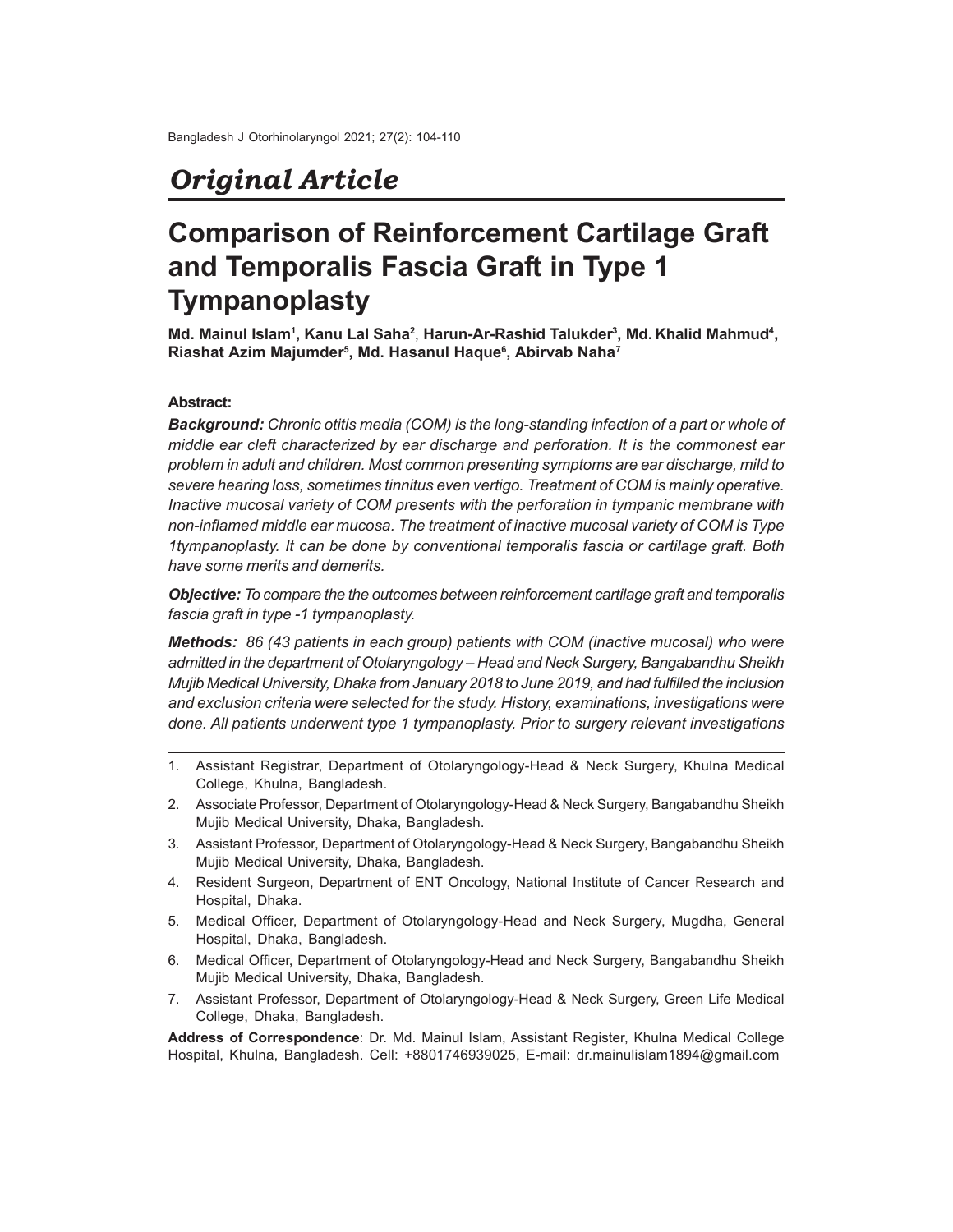*were done and informed written consent was taken from all patients. In Group-A reinforcement cartilage tympanoplasty cases and in Group-B temporalis fascia tympanoplasty cases were placed. Post-operative graft uptake rate and hearing gain were compared in two groups*

*Results: The surgical outcomes between reinforcement cartilage tympanoplasty in comparison with temporalis fascia tympanoplasty showed no significant difference of graft uptake rate and hearing gain.*

*Conclusion: Cartilage tympanoplasty has been practised for reconstruction of perforated tympanic membrane in COM since long with variable results. Graft uptake rate in cartilage reinforcement is comparatively better than temporalis fascia graft. So, reinforcement cartilage graft can be adopted as an alternative to temporalis fascia graft in type- I tympanoplasty.*

*Keywords: Chronic otitis media, tympanoplasty, cartilage tympanoplasty, graft uptake, reinforcement, hearing gain.*

### **Introduction:**

Chronic otitis media is a chronic inflammatory disease of the middle ear and mastoid causing conductive hearing loss. The mainstay of therapy of COM is surgery. Tympanoplasty is the surgical choice with the main goals being eradication of disease, prevention of recurrent discharge, and preservation or improvement of hearing<sup>1</sup>.

Tympanoplasty was introduced by Wullstein<sup>2</sup> in 1952 and Zollner<sup>3</sup> in 1955. Since then numerous graft materials such as skin, fascia, vein, perichondrium and dura matter have been used to reconstruct the tympanic membrane (TM). Temporalis fascia and perichondrium remain the most employed materials for closure of TM perforation till date. In the last decade, it had shown a renewed interest an increasing use of cartilage graft as an alternative to more traditional grafting materials for TM reconstruction. Cartilage is like fascia in that it is mesenchymal tissue. Besides that, it has more rigid quality to resist resorption and retraction, even in the milieu of continuous eustachian tube dysfunction<sup>4</sup>.

Cartilage was first used as graft material for reconstruction of middle ear by Utech in 1959. Salen and Jansen in 1963 first reported the use of cartilage perichondrial composite graft for reconstruction of the TM. Heermann was the main advocate of cartilage tympanoplasty

who extensively used cartilage since 1962 for middle ear and mastoid reconstruction, and popularized palisade cartilage tympanoplasty<sup>5,6</sup>.

Cartilage is pliable, can resist deformation due to its high elasticity and nourished by diffusion that may improve its graft uptake<sup>7</sup>.

Different graft materials have been used for repair of tympanic membrane perforation by different surgeons in their own choice with variable outcomes. To the best of our knowledge there is no protocol-based study conducted in our country regarding reinforcement cartilage tympanoplasty. This study had compared the graft uptake and hearing outcome of tympanoplasty by using reinforcement cartilage with temporalis fascia.

### **Methods:**

This is an observational type of crosssectional comparative study conducted in the Department Otolaryngology – Head & Neck surgery, Bangabandhu Sheikh Mujib Medical University, Dhaka from January 2018 to June 2019. After obtaining clearance and approval from Institutional Review Board, 86 (43 patients in each group) patients with COM (inactive mucosal), fulfilled the inclusion and exclusion criteria, were selected for the study. Inclusion criteria were a) Only inactive mucosal variety of COM cases b) Age-11 to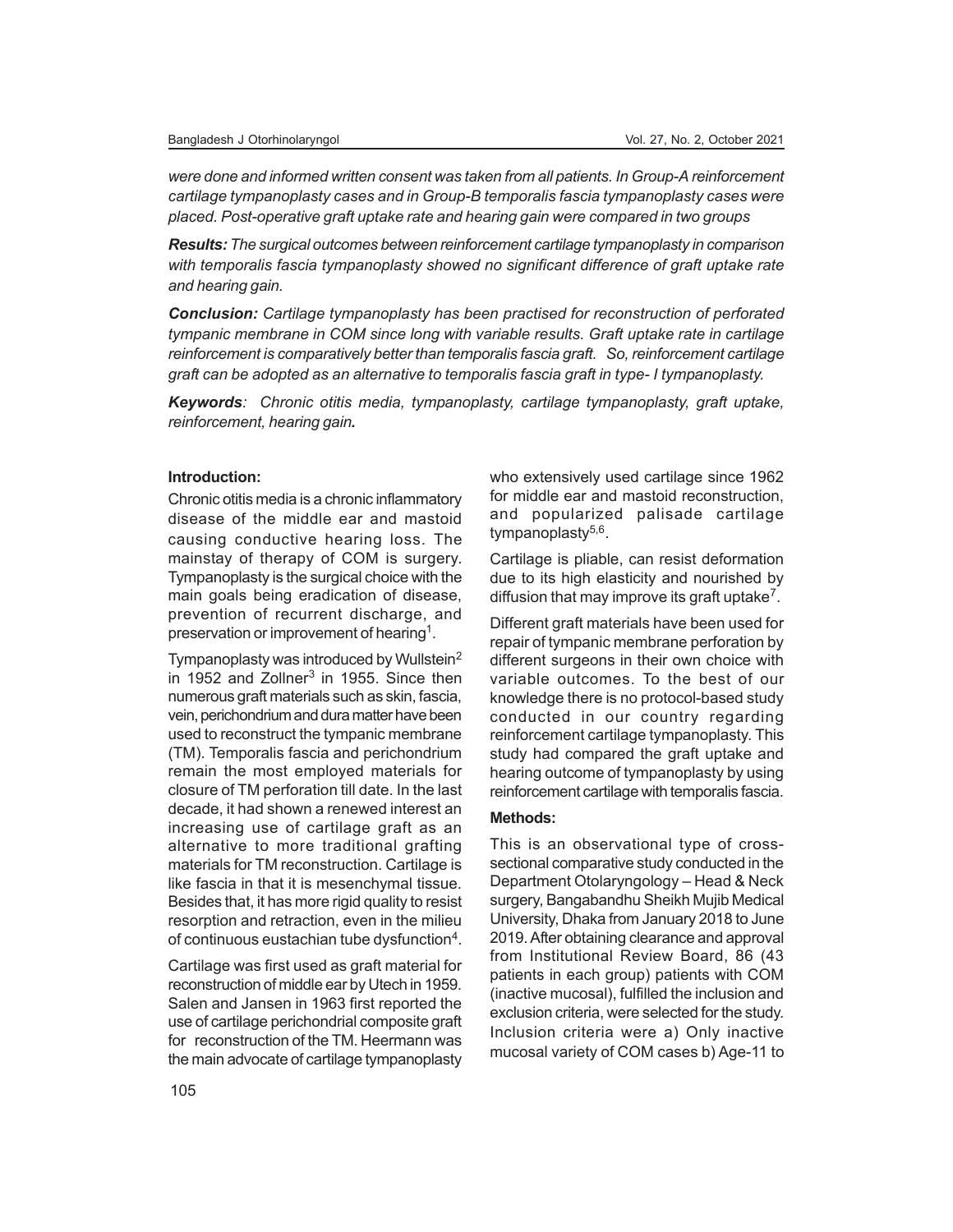50 years of age and Exclusion criteria were : a) Sensorineural type of hearing loss, b) Patients with squamous disease/active mucosal disease c) COM with ossicular fixation or disconnection d) Patients were not fit for general anesthesia. All patients with a clinical diagnosis of inactive variety of mucosal COM underwent a detailed clinical examination including otoscopic and microscopic examination, and all findings were recorded. Audiological evaluation was done by pure tone audiogram.

All cases were operated under general anesthesia through post auricular approach. Tragal cartilage was used as graft material in case group (Group-A) and temporalis fascia in the control group (Group-B). Temporalis fascia graft was harvested by a standard postauricular incision in both groups. Transcanal incision was given. Margin of perforation was freshened. Tympanomeatal flap was elevated. For harvesting a tragal cartilage a horizontal incision was given at 2- 3 mm below and behind the tip of tragus to maintain the cosmesis of tragus. The tragal cartilage was harvested by keeping the perichondrium attached to medial wall and perichondrium free lateral wall. Then the perichondrium was separated from the harvested cartilage. Then it was sliced and reshaped with the scalpel. A wedge-shaped piece of cartilage was excised from superior border to accommodate the malleus handle. In cartilage group, the cartilage was placed underneath the remnant tympanic membrane or fibrous annulus and over handle of malleus to accommodate within the notch. The previously harvested temporalis fascia was placed over the cartilage and medial to margin of perforation. In temporalis fascia group, the harvested temporalis fascia was placed in underlay technique (under the remnant tympanic membrane or fibrous annulus, and or under or over the handle of malleus). The

patients were kept under regular follow up. Graft uptakes were evaluated by otoendoscopic examination. PTA and Impedance were done at the end of 3 months. Postoperative air conduction and bone conduction threshold and Air-Bone Gap (ABG) were calculated at 500, 1000, 2000 Hz.

Successful surgical result was considered when patient had intact new tympanic membrane without any perforation and postoperative hearing gain than preoperatively. Those patients who failed the criteria was considered as failure

#### **Data collection technique:**

Relevant data were collected in a predesigned data collection sheet for each of the patient with chronic otitis media.

**Presentation of data:** After compiling data were arranged and presented in simple ways.

**Statistical Analysis:** Data were processed and analyzed by using Microsoft Office Excel, 2007 software. Data were presented as mean± standard deviation (SD) or percentages. Finally, the result was evaluated by using proper statistical test of significance. To compare between intervention groups, a CHI-SQUARE (÷2) was used and data of each parameter before and after operation were compared using a paired t-test. A *P* value less than 0.05 was considered statistically significant.

### **Result:**

Results was tabulated and analyzed as shown below

**Table I :**

| <b>Operated Ear involvement</b> |            |            |  |
|---------------------------------|------------|------------|--|
| Operated ear                    | Group A    | Group B    |  |
|                                 | $(n=43)$   | $(n=43)$   |  |
|                                 | No.(%)     | No.(%)     |  |
| <b>Right</b>                    | 15(34.88%) | 16(37.2%)  |  |
| Left                            | 28(65.12%) | 27(62.79%) |  |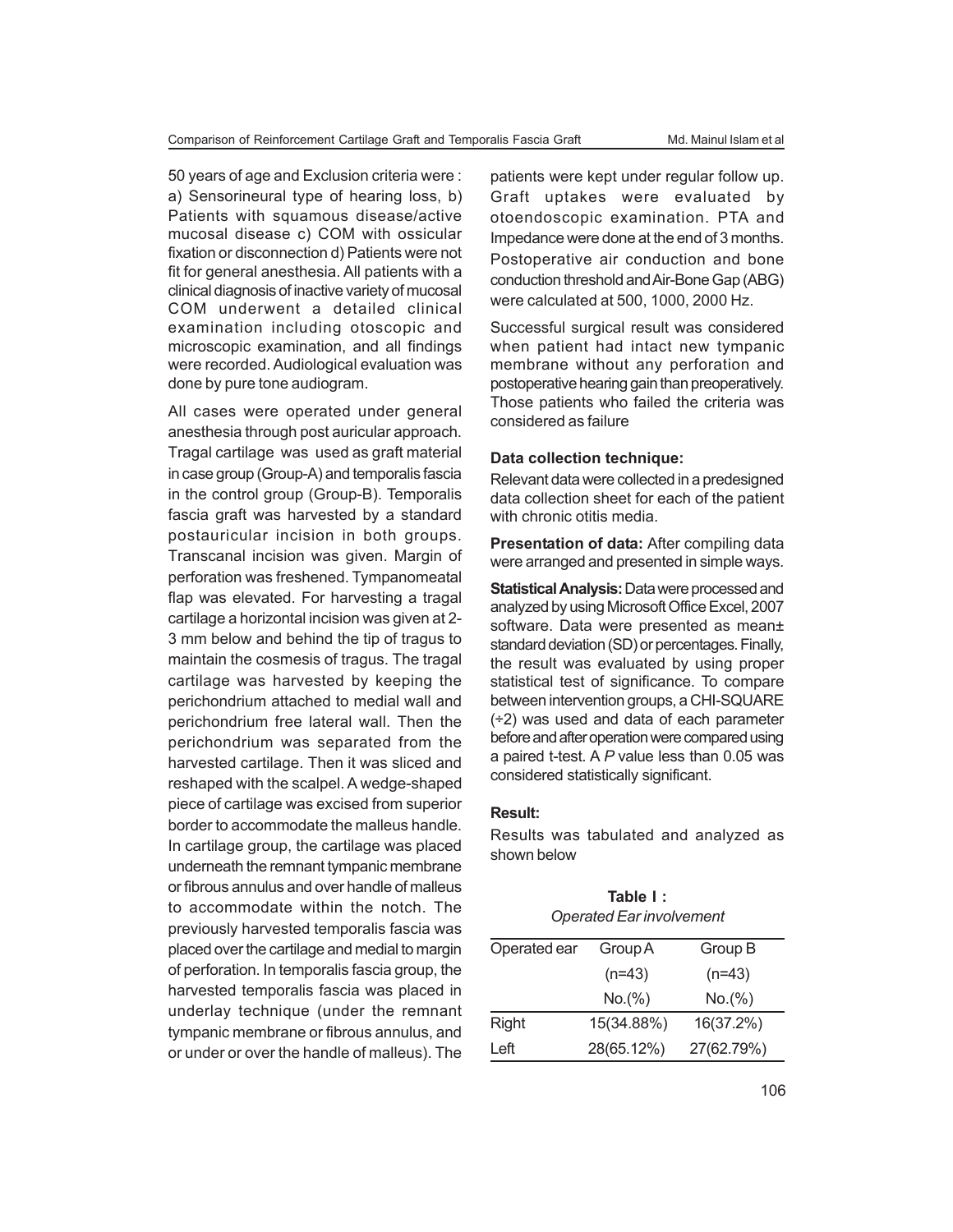#### Bangladesh J Otorhinolaryngol Vol. 27, No. 2, October 2021

| <u>companion or grant aptuno bothroom intervention groups</u> |                     |        |       |            |         |
|---------------------------------------------------------------|---------------------|--------|-------|------------|---------|
| Intervention                                                  | <b>Graft Uptake</b> |        | Total | $\gamma^2$ | p-value |
|                                                               | <b>Success</b>      | Failed |       |            |         |
| Group A (Reinforcement cartilage)                             | 41                  |        | 43    | 1.3996     | >0.05   |
| Group B (Temporalis fascia)                                   | 38                  | :5     | 43    |            |         |
| Total                                                         | 79                  |        | 86    |            |         |

**Table II :** *Comparison of graft uptake between intervention groups*

Chi-square  $(\chi^2)$  = 1.3996; *P*- value > 0.05.

# **Table III :**

# *Comparison of graft uptake between intervention groups*

| Intervention                      | Audiological result |        | Total | $\sim$ <sup>2</sup> | p-value |
|-----------------------------------|---------------------|--------|-------|---------------------|---------|
|                                   | <b>Success</b>      | Failed |       |                     |         |
| Group A (Reinforcement cartilage) | 20                  | 23     | 43    | 211                 | >0.05   |
| Group B (Temporalis fascia)       | 28                  | 15     | 43    |                     |         |
| Total                             | 48                  | 38     | 86    |                     |         |

Chi-square  $(\chi^2)$  = .2118; *P*- value > 0.05.

## **Table IV :**

| Comparison of graft uptake between intervention groups |                       |  |  |
|--------------------------------------------------------|-----------------------|--|--|
| Group A                                                | Group B               |  |  |
| (Dointorcomont continuous)                             | (Tannorolic fraction) |  |  |

|                      | (Reinforcement cartilage) | (Temporalis fascia) |            |
|----------------------|---------------------------|---------------------|------------|
|                      | $(n=43)$                  | $(n=43)$            |            |
| Audiological success | 20(46.51%)                | 28(65.11%)          | 48(55.81%) |
| Audiological fail    |                           | 15(34.88%)          | 38(44.18%) |
| Total                | 43                        | 43                  | 86(100%)   |

# **Table-V :**

| Complications between two intervention groups |  |
|-----------------------------------------------|--|
|-----------------------------------------------|--|

| Complications               | In Reinforcement cartilage | In Temporalis fascia |  |
|-----------------------------|----------------------------|----------------------|--|
|                             | group (Group-A)            | group (Group-B)      |  |
| Wound infection             | <b>No</b>                  | <b>No</b>            |  |
| Sensory neural hearing loss | <b>No</b>                  | No                   |  |
| Facial nerve palsy          | <b>No</b>                  | <b>No</b>            |  |
| <b>Tinnitus</b>             | No                         | <b>No</b>            |  |
| <b>Myringitis</b>           | <b>No</b>                  | <b>No</b>            |  |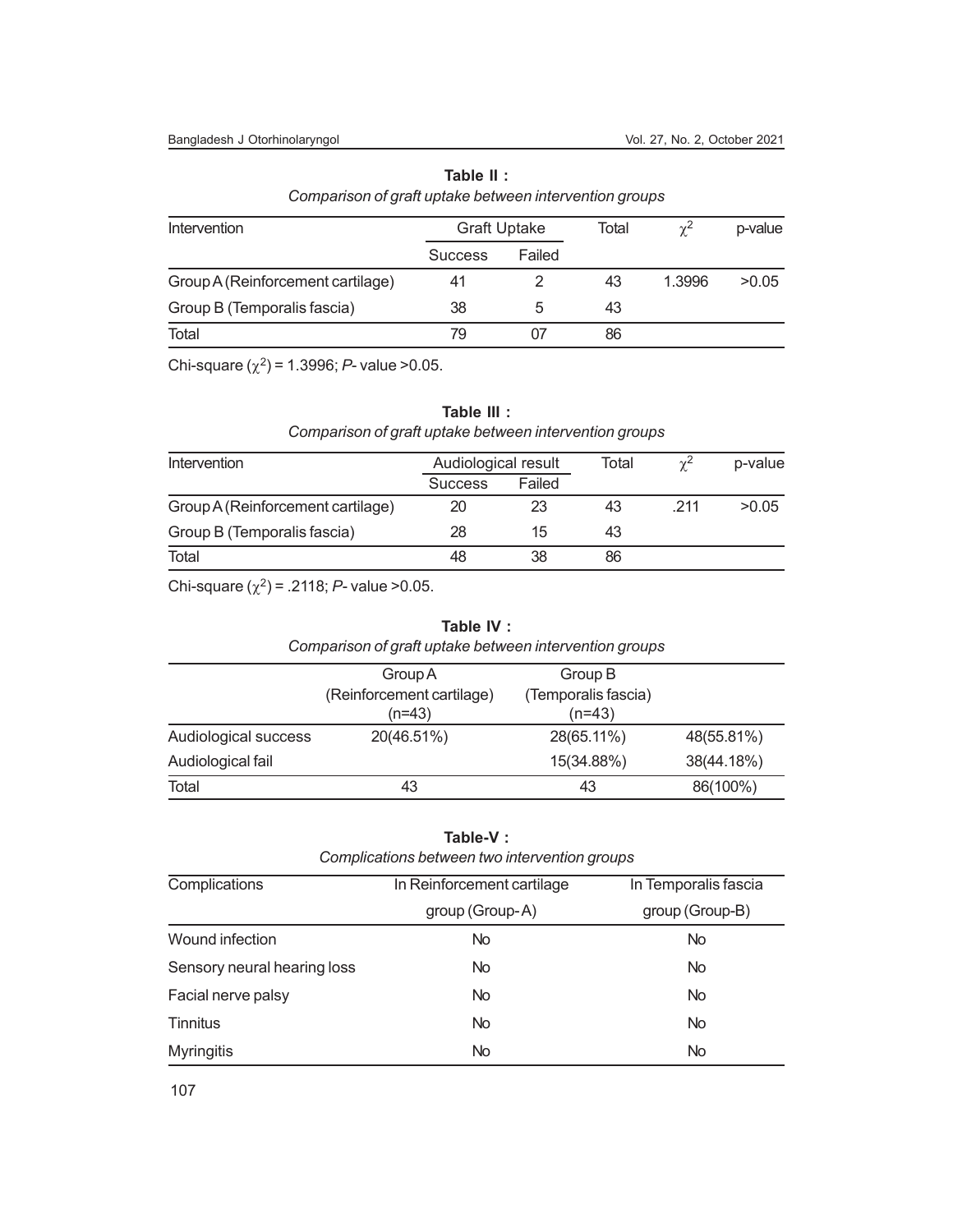#### **Discussion:**

Various graft materials including temporalis fascia, perichondrium, skin, vein, cartilage etc. have been using to repair the tympanic membrane perforation for long time. There are variable results having merits and demerits of each graft material used in tympanoplasty. In this study tragal cartilage and temporalis fascia were used as graft materials. Total numbers of subjects in this study were 86 where 43 were selected in each group. Among them in group –A, 25 male, 18 female patients underwent type-1 tympanoplasty which was reinforced with tragal cartilage, while in group-B, 19 male, 24 female underwent temporalis fascia tympanoplasty in group-B.

The mean ± standard deviation (SD) age was 28.2± 8.65 years (range,11 to 50 years) in the reinforcement cartilage group and 30.39 ± 9.6 years (range, 11 to 50 years) in the temporalis fascia group; the difference in mean age was not statistically significant (p=0.2669). This finding was quite similar to Kulkarini et al<sup>8</sup>.

In reinforcement cartilage group (Group-A) right ear was operated in 15 (34.88%) cases and left ear was operated in 28(65.12%) cases and in temporalis fascia group (Group-B) right ear was operated in 16 (37.2%) cases and left ear was operated in 27 (62.79%) cases. (Table I). These findings coincided with the findings of Yung et al<sup>9</sup>.

All patients were followed up for at least 03 months. Overall graft uptake rate was 91.8% (79/86). In reinforcement cartilage group graft uptake was achieved in 41(95.34 %) out of 43 patients and 88.34% (38/43) in the temporalis fascia group. The difference was statistically not significant. (p=0.2367). This finding correlated with the results of Ozdamar et al<sup>10</sup>. The graft uptake results in cartilage group was near to similar in some other studies- Onal et al 92.3%<sup>11</sup>, Pradeep et al 96.7%<sup>12</sup> Yakup et al 92.1%<sup>13</sup> and Gun et al

96.7%<sup>14</sup>. But there are variable results 65- 84% in temporal fascia graft uptake rate in same study group.

New graft was rejected in 02 cases (4.6 %) in reinforcement cartilage group and 05 cases (11.62 %) in temporalis fascia group. This finding was not statistically significant.

Pure tone audiometry was done after 03 months of operation. The mean preoperative and post-operative air conduction threshold in the reinforcement cartilage group (Group-A) was found to be  $23.16 \pm 5.75$  dB and 13.98  $\pm$  4.9 dB, respectively with 9.82  $\pm$  4.5 dB closure of the air bone gap (ABG). Air bone gap was calculated in frequency level in both Group- A and Group –B in 500, 1000 and 2000 Hz. In temporalis fascia tympanoplasty patients (Group-B) mean preoperative and postoperative air conduction threshold were found to be  $23.53 \pm 3.7$  dB and  $12.36 \pm 3.49$ dB, respectively with  $11.26 \pm 7.32$  dB closure of the ABG. The mean gain was 9.82 dB and 11.26 dB in the reinforcement cartilage group and temporalis fascia group respectively.

Air bone gap closure in PTA e" 10 dB were considered as audiological success<sup>12</sup>. In our study, overall audiological success was 55.81% (48/86). In the reinforcement cartilage group 46.5% (20/43) and temporalis fascia group 65.11 per cent (28/43), (Table -V). In this study showed audio logical improvement in temporalis fascia group (Group-B) was better than reinforcement cartilage group (Group-A) but the difference was statistically not significant (p=0.082). This result was almost similar to Ozdamar et al $10$ , Onal et al $^{11}$  and Yakup et al $^{13}$  and Tan et al $^{15}.$ 

No major intraoperative and immediate postoperative complications like wound infection, sensory neural hearing loss and facial nerve palsy were found in any patient of either group in the procedures. No cosmetic deformity of tragus was observed in reinforcement cartilage group.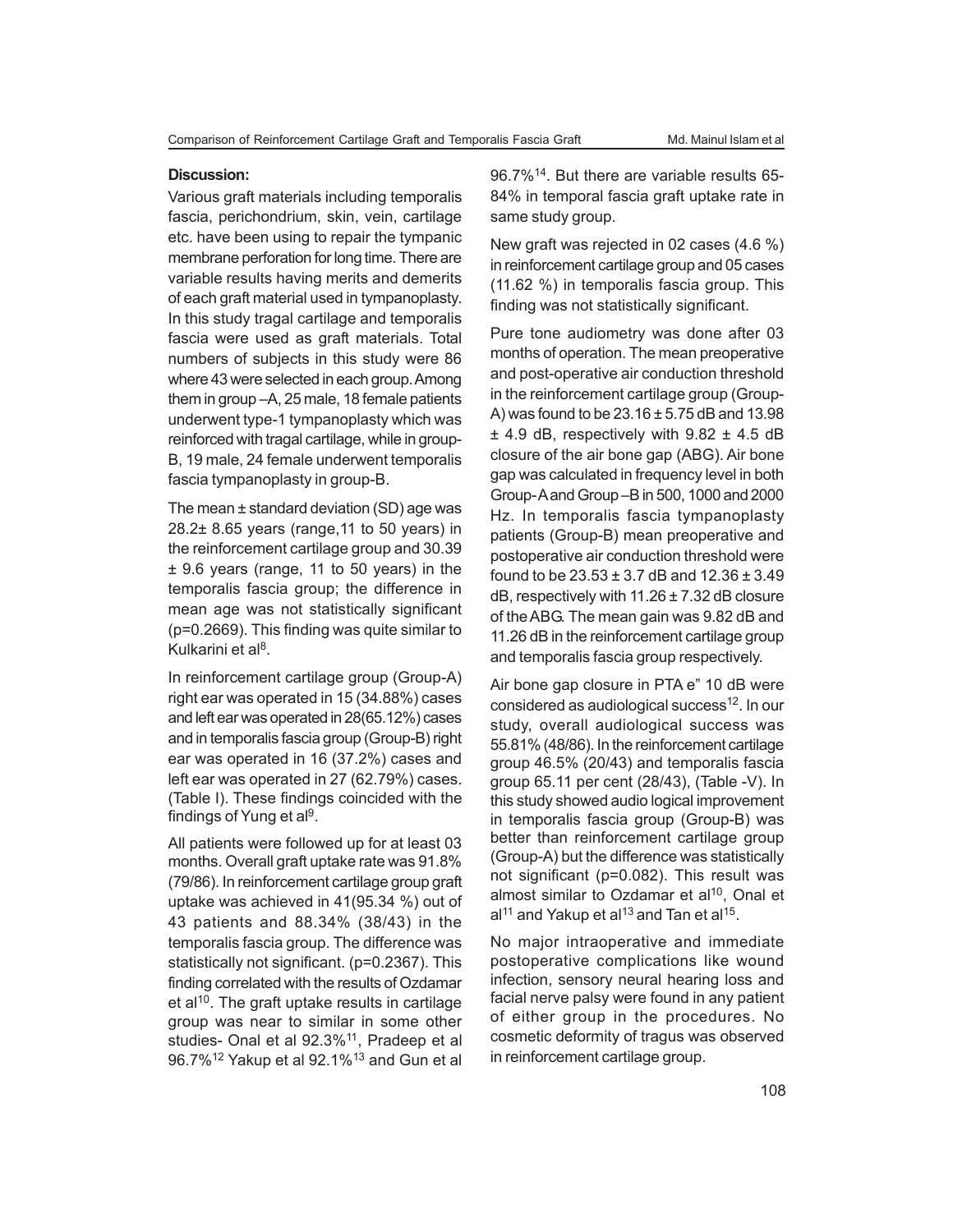These encouraging anatomical and functional results may be due to the nature of the cartilage. As cartilage is nourished by simple diffusion from surrounding tissue, it can survive in a relatively avascular condition thus reinforcement cartilage may be a valid alternative to conventional temporalis fascia graft for the reconstruction of tympanic membrane.

## **Conclusion:**

Cartilage tympanoplasty has been practised for reconstruction of perforated tympanic membrane in COM since long with variable results. Graft uptake rate in cartilage reinforcement is comparatively better than temporalis fascia graft. So, reinforcement cartilage graft can be adopted as an alternative to temporalis fascia graft in type- I tympanoplasty.

## **References:**

- 1. Merchant SN, Mckenna MJ, Rosowski JJ.Current status and future challenges of tympanoplsty*.* European Archives of Otolarhinolayngology1998; 255:221-8.
- 2. Wullestin HL. Functional operations in the middle ear with split-thickness skin graft. Arch Otorhinolaryngol 1953; 161:422-35.
- 3. Zoellner F. The principles of plastic surgery of the sound-conducting apparatus Laryngol Otol 1955; 69: 567-9
- 4. Dornhoffer, J. Cartilage Tympanoplasty: Indications, Techniques, And Outcomes in a 1000 Patient Series. Laryngoscope 2003; 1131:844-1855.
- 5. Mirko Tos. Cartilage Tympanoplasty-Classification of Methods-techniques-Results. 1<sup>st</sup>edition. Germany: Thieme: 2009.p 172-177.
- 6. Yung Cartilage tympanoplasty: literature review. J Laryngol Otol 2008; 122: 663- 672.
- 7. Ozbek C, Ciftçi O, Tuna EE, Yazkan O, Ozdem C. A comparison of cartilage palisades and fascia in type 1 tympanoplasty in children: anatomic and functional results. Otol Neurotol 2008; 29:679-83.
- 8. Kulkarini S, Kulkarini V, Burse K, Sancheti V,Roy G. Cartilage support for fascia graft in Type 1 Tympanoplasty, Indian J Otolaryngol Head Neck Surg 2014; 66(3):291-296.
- 9. Yung M, Vivekanandan S,Smith P. Randomized Study Comparing Fascia and Cartilage Grafts in Myringoplasty. Annals of Otology, Rhinology & Laryngology 2011; 120(8): 535-541.
- 10. Ozdamar K, Taþkýn U, Aydýn S, Oktay M F, Guntekin B, Yucebaº K, Balur MB.Long-term, High-Frequency Tympanometry and Audiometry Results after Cartilage and Fascia Tympanoplasty. Turk Arch Otolaryngology 2014; 52:43-46.
- 11. Onal K, Arslanoglu S, Songu M, Demiray U, Demirpehlivan IA. Functional results of temporalis fascia versus cartilage tympanoplasty in patients with bilateral chronic otitis media. The Journal of Laryngology & Otology 2012;126: 22-25.
- 12. Pradan P, Anant A, Venkatachalam. V. Comparison of Temporalis Fascia and Full- Thickness Cartilage Palisades in Type-1 Underlay Tympanoplasty for Large/Subtotal Perforation. Iranian Journal of Otorhinolaryngology2017; 29(2):63-68.
- 13. Yegin Y, Celik M, Koc AK, Kufeciler L, Elibistanli MS, Kayhan FT.Comparison